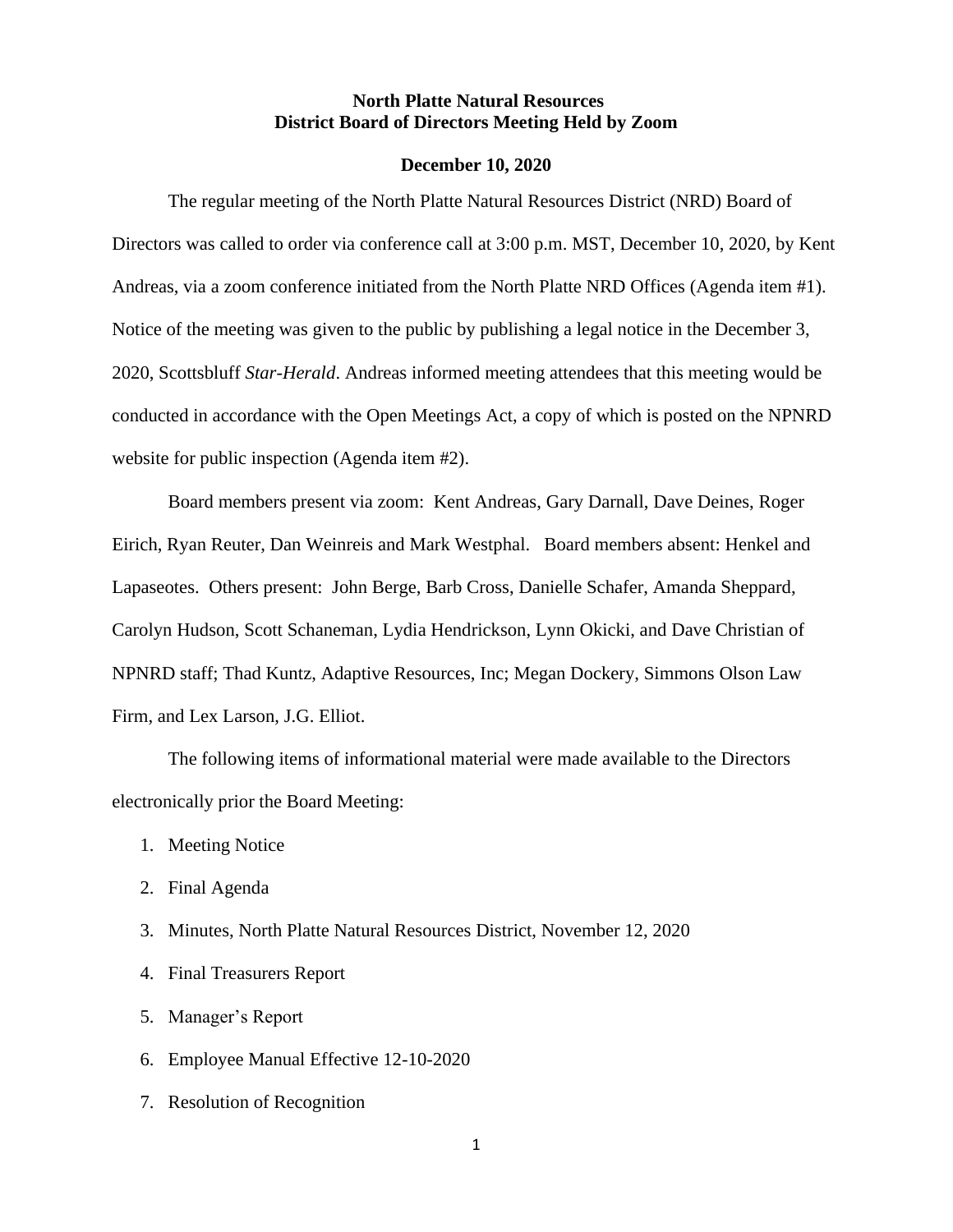#### 8. 10-2021 NSWCP Cost List

The following items were provided to the Directors at the Board Meeting:

Due to the meeting being conducted by Zoom, all items were provided electronically prior to the meeting.

### **3. Approval of Minutes of Previous Meeting**

The Board reviewed the minutes of the November 12, 2020 regular Board meeting.

 *Moved by Eirich seconded by Darnall, to approve the minutes of the November* 

 *12, 2020 regular Board meeting. Motion passed.*

Ayes: Andreas, Darnall, Eirich, Reuter, Westphal

Nay: none

Abstain: Deines, Weinreis

Absent: Henkel, Lapaseotes

## **4. Treasurer's Report and Accounts Payable**

Ryan Reuter reviewed the Treasurer's report with the Board. *Motion made by* 

*Weinreis, seconded by Westphal, to accept the Treasurer's report and pay the bills as listed.* 

*Motion passed.*

Ayes: Andreas, Darnall, Eirich, Reuter, Weinreis, Westphal,

Nay: none

Abstain: Deines

Absent: Henkel, Lapaseotes

# **5. Comments from the Public**

None

## **6. Manager's Report**

General Manager John Berge indicated that the written report was sent to the board and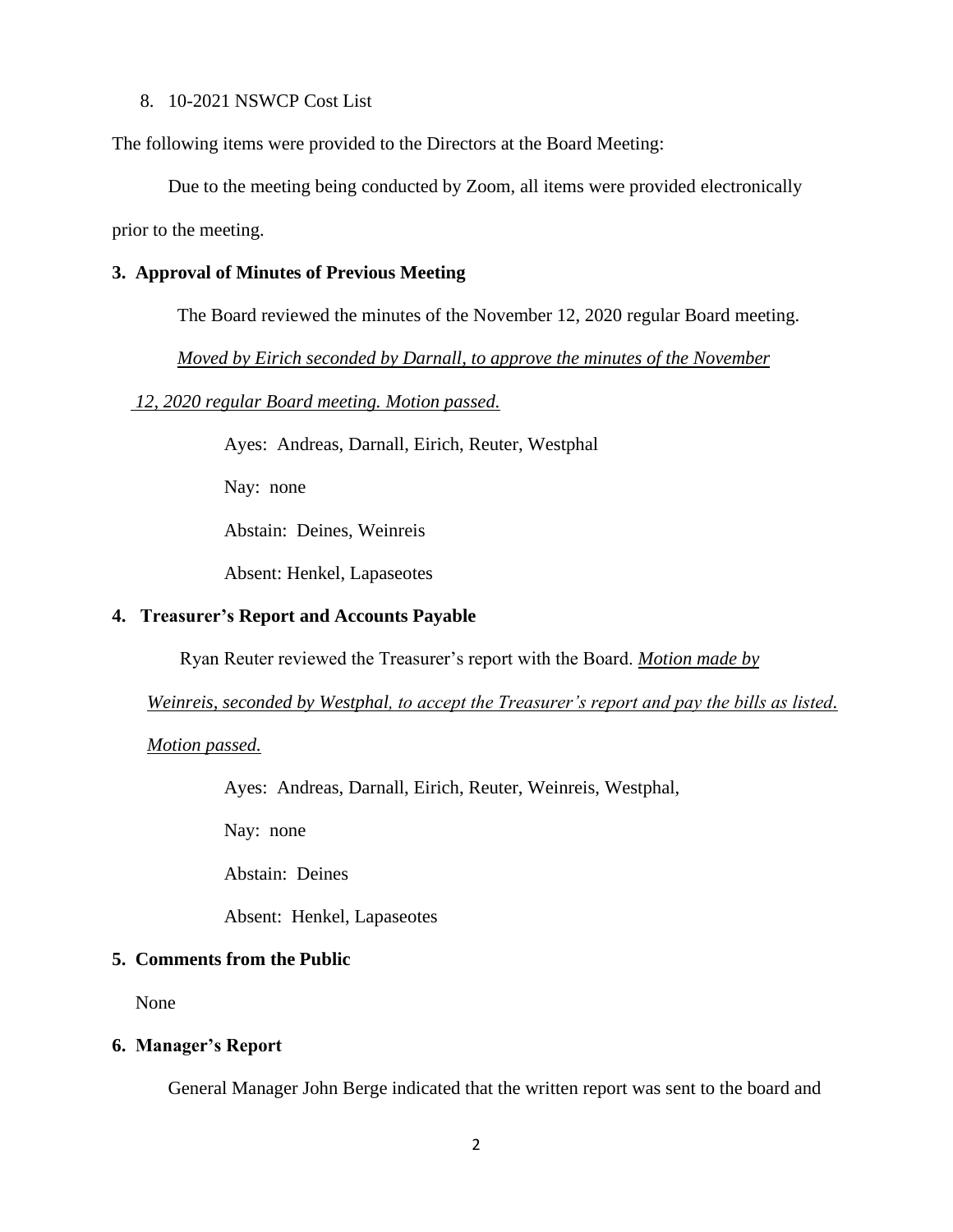was available on the NPNRD website. He reviewed the following items:

Administrative:

The first two topics were not addressed in the packet:

- Robert O. Gifford, long time board member and the first Chairman of the NARD board, passed away on Monday, November 30<sup>th</sup>. Flowers were sent to the service from the Board and staff.
- Local working group with NRCS will meet on February 11, 2020 from 12:30 p.m. to 2:30 p.m. District Operations Committee is invited to attend. The meetings have been good the last couple of years.
- COVID Operations Our COVID operations continue with mandatory mask wearing for employees, encouraged mask wearing for the public and closure except by appointment. We also issued specific guidance about isolation needs after travel/celebration of the Thanksgiving holiday.
- Ventilation We recently had a window installed in our breakroom that will add to the capability for ventilation in our offices.
- Personnel Changes As you will note, you are considering a resolution later in the agenda honoring Carolyn Hudson for her 19 years of service here at the NRD. This and other expected and planned personnel activities will require some planning on how we address our human resource needs in the future. I will be working with our department heads to develop appropriate staffing plans.
- Master Planning The Department Heads and I held a productive meeting this morning scaling up our work that will include you on the renewal of the master plan for the District.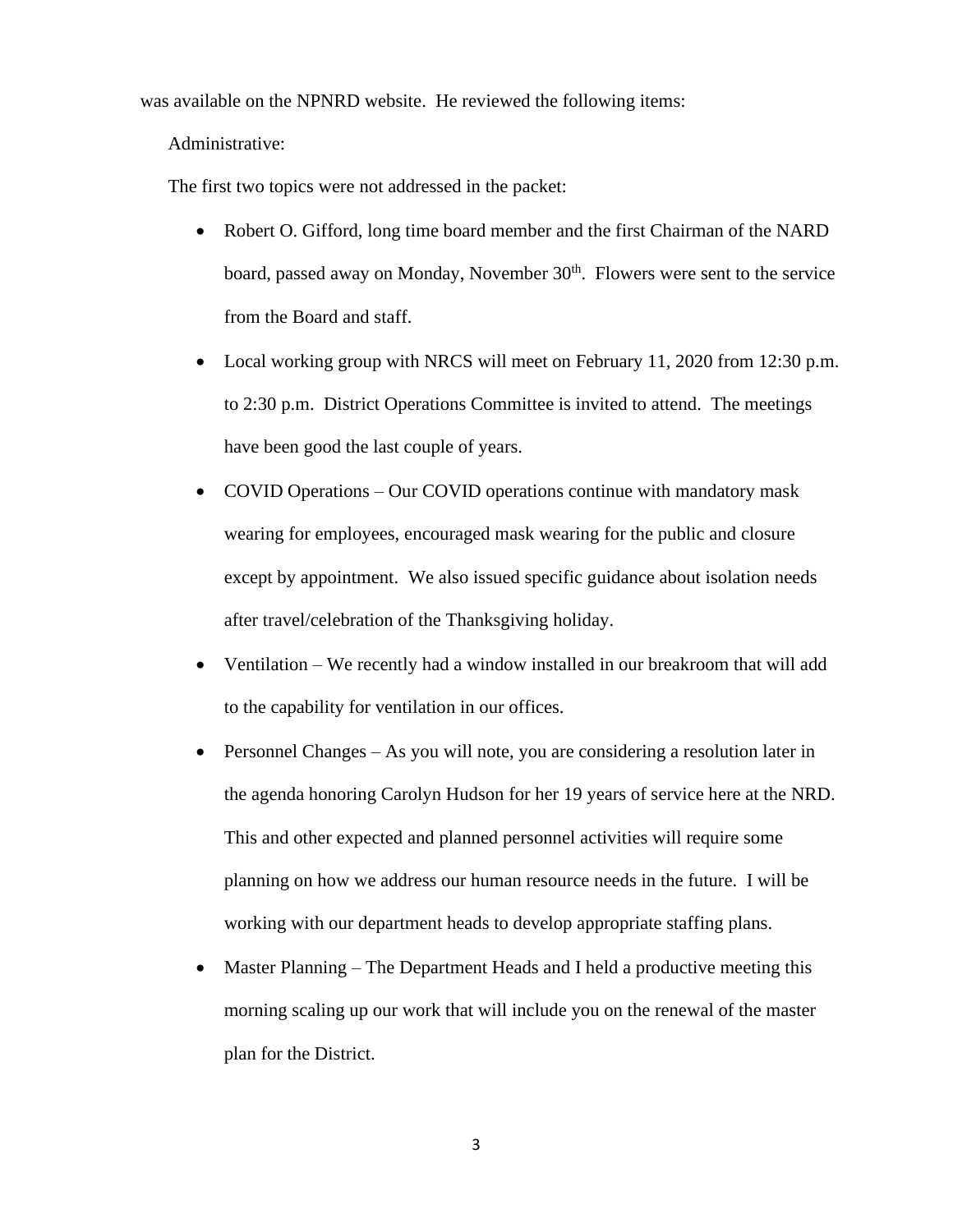Projects and Programs:

- Hazard Mitigation Planning The kickoff meeting for the North Platte NRD's Hazard Mitigation Planning for 2021-2026 occurred on Wednesday.
- Schaneman Recharge Project Transfer permit application for this incredibly important project have now been submitted to DNR for their consideration.
- Meter Reads/Water Use Reports Meter Reads are complete, and Water Use Reports will be generated and mailed as early as next week.
- Nitrogen Management I will bring to you a proposal for nitrogen management implementation to the Board meeting in January for your consideration.
- Staff is working on a potential variance for the January February timeframe. One application has been completed and copies will be sent to the Water Resources Committee.

Outreach:

- Nebraska: Water Machine I participated in the production of Nebraska: Water Machine, a documentary film produced by NET, NWRA and NSIA – it is available for viewing on the NET website.
- NWRA Board I was reelected to the Board of the Nebraska Water Resources Association at the annual convention last month.
- Conservation Roundtable Board I was reelected to the Board of the Conservation Roundtable, and our organization is currently working to develop positive communication strategies on conservation easements.

### **7. Consideration of the Audit and Annual Financial Statements for FY2020**

This item was on the draft agenda but on Monday, Kevin Sylvester from Dana F. Cole  $\&$  Co. LLP called to let us know that Doug Millay passed away. Doug has been doing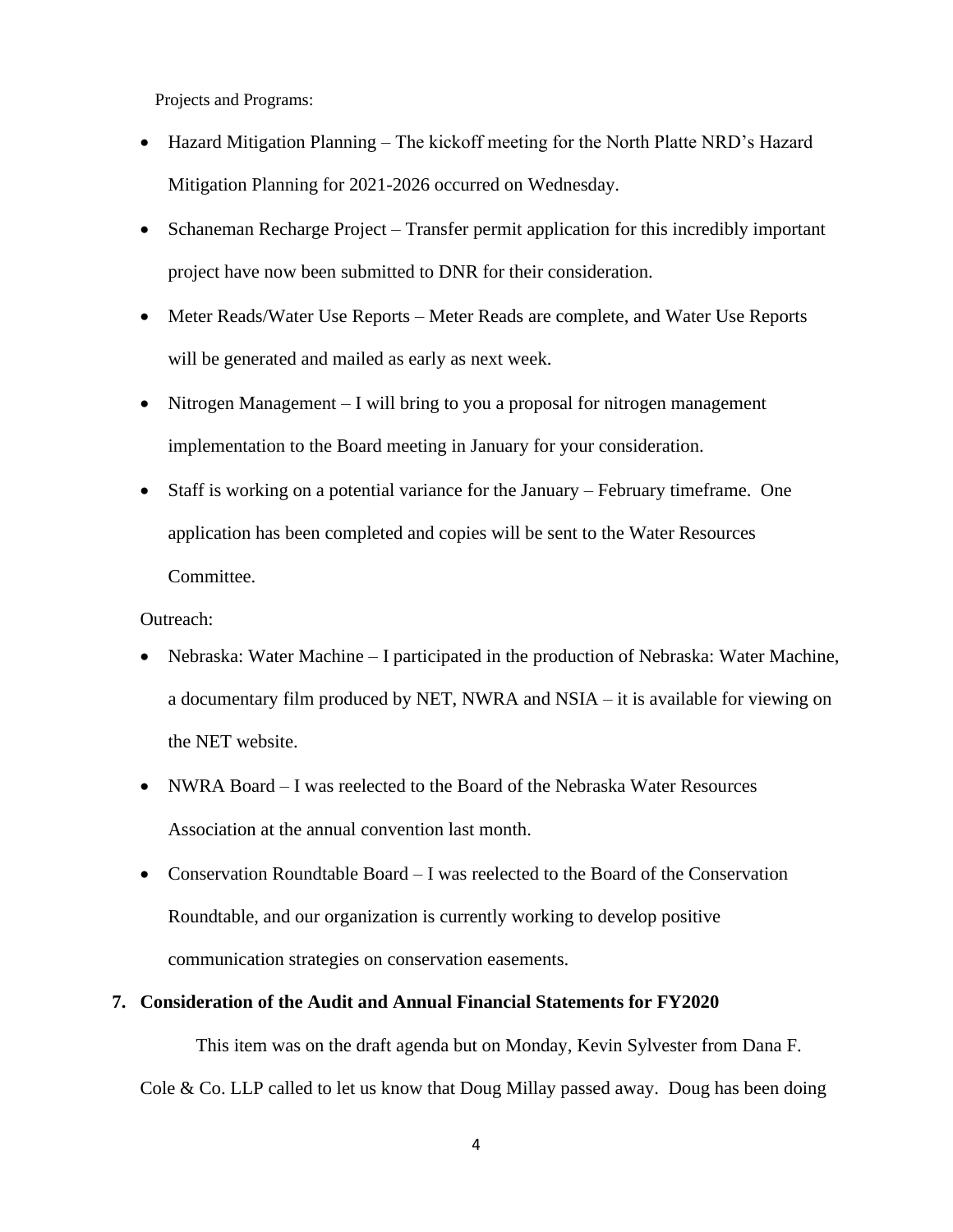our yearly audit. Doug's computer was still at his home and Kevin is working on getting it back to finalize the audit. The audit is not required to have board approval before it is submitted to the state by December  $31<sup>st</sup>$ , and that deadline will be met. Kevin will present the audit findings to the Board of Directors in January.

#### **8. Consideration of Changes to the Personnel Manual**

Berge discussed the changes made in the personnel manual to accommodate changes in the staff. 1. We have added protected classes in terms of employment. Discrimination status updates. 2. We have changed the section on flexible schedules. We have people working different schedules to accommodate family and we wanted to define those in the personnel manual. Some employees have children to pick up or some are working 8 9-hour days and 1 8-hour day with a day off in a two-week period. Discussion was had on the possibility of working 4 10-hour days a week. There are opportunities for employees to make the schedule work for their families and the office. Andreas indicated that he would like the entire Personnel Manual to go back to the Budget and Personnel Committee for review before the changes are approved by the Board. Weinreis asked if there were any legal protections in the manual for asking employees to come to an in-person meeting with the current COVID-19 situation. Berge replied that the House  $\&$  Senate are currently looking at legal protections for organizations that require employees to come in to work in person with people who may have COVID-19. Weinreis then asked who makes the decision on how essential employees are determined. Berge indicated that there is specific guidance from Homeland Security on this issue and it has been reviewed by our attorney, Megan Dockery. NPNRD employees are considered essential personnel. Everything we do is related to the services for production agriculture and water quality. Generally,  $6 - 8$ employees are in the office at one time. The rest of the employees are working from home.

5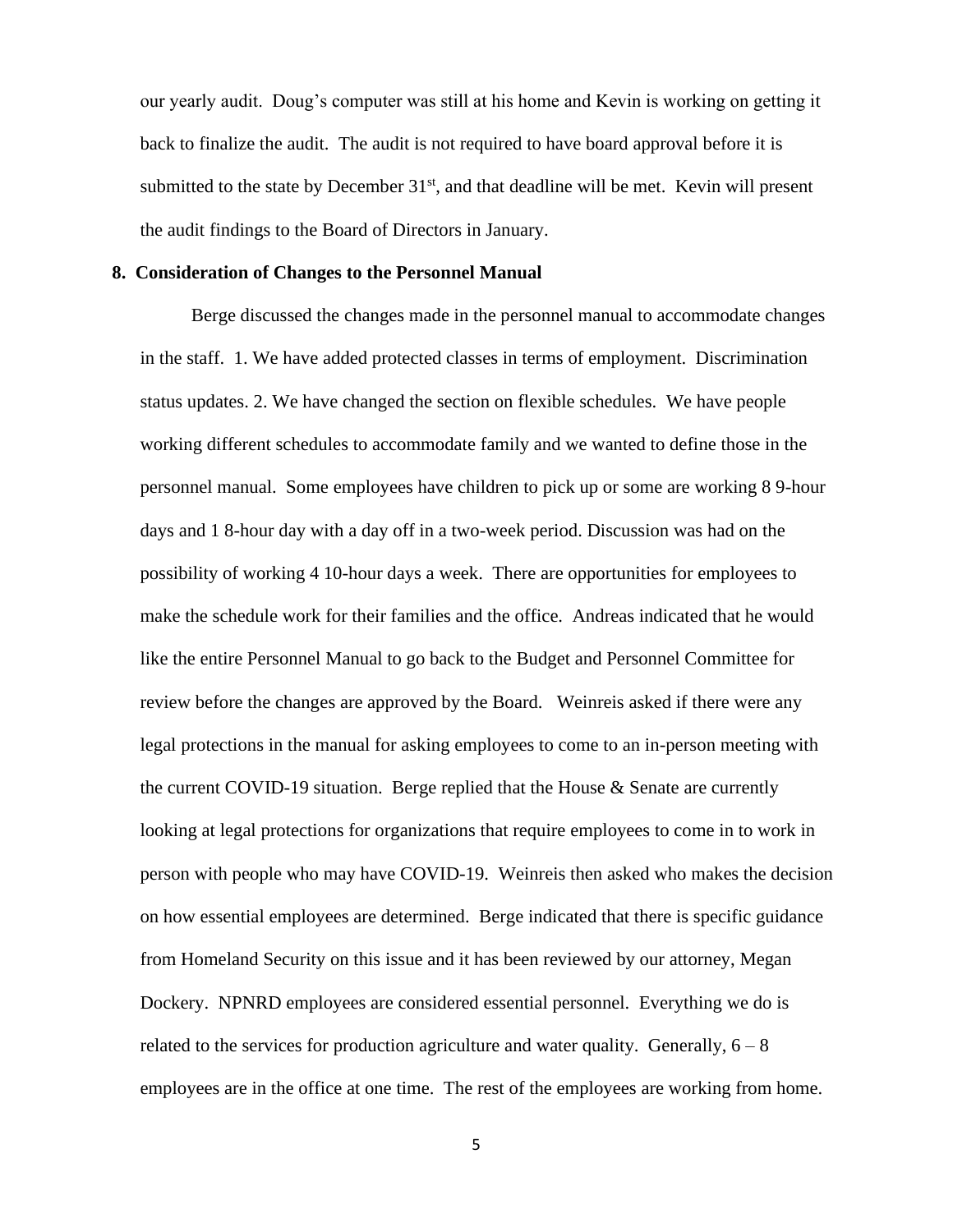Further discussion will be tabled until a meeting can be held by the Budget and Personnel Committee.

#### **9. Consideration of Resolution #20-19 Honoring Retiring Staff Member Carolyn Hudson**

Scott Schaneman – In 2008, I came to NPNRD from the farm to establish a new career. Carolyn was my office mate and teacher. We have developed a great relationship over the years and a year ago, she indicated that she was thinking about retiring. The last twelve months discussions have been going on in the Water Department. Carolyn has been my right hand. She has been a teacher to me, and the staff and we will really miss her.

Berge – Carolyn is kind of the glue that keeps us together. She organizes activities and is Chairman of the Safety Committee. We have had limited issues because of that. She is written grants for LARM. Decorates the office for Christmas, even in the awful year. She is the only person on staff that practices what she preaches on water quality. Carolyn does not cut corners. She is a wonderful resource for all of us.

 Berge then presented to Carolyn a clock with an inscription documenting her 19 years of service to NPNRD.

 Carolyn – I came here in March of 2002. It has been a wonderful journey and I have learned so much. I came to the Panhandle in the summer of 1999 and attended WNCC to complete my Associate Degree in Auto Mechanics. I thank you all for the opportunity to serve. The board members, staff and co-workers have made my life complete. I get to work in a beautiful basin, and I could not have a better "office". Thanks to Scott for guiding me in so many ways. He has been terrific. It has been a pleasure.

Berge read the resolution honoring Carolyn. The Board thanked her for her service.

*Motion made by Darnall, seconded by Weinreis to adopt the resolution as read. Motion passed.*